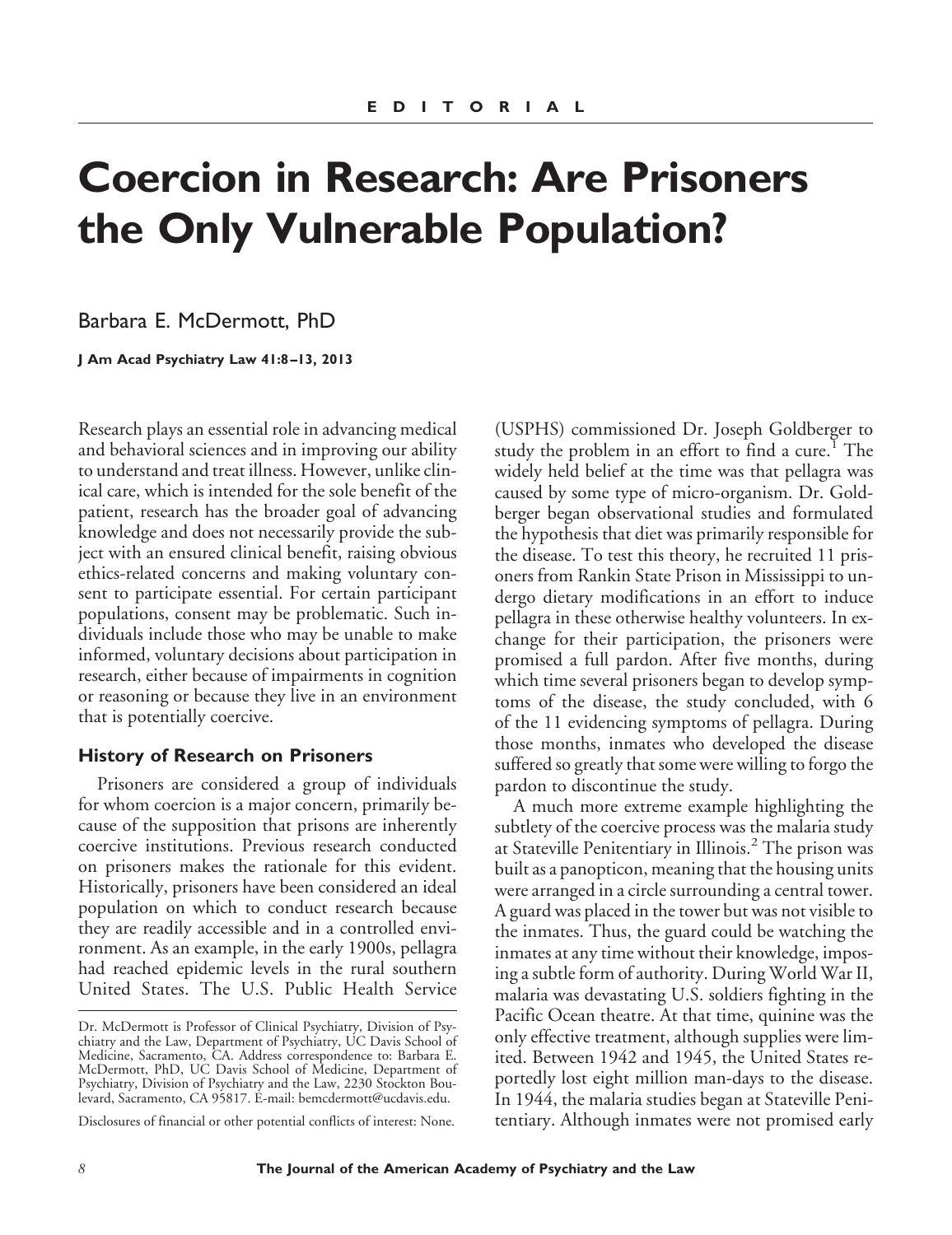release initially, the governor of Illinois eventually guaranteed that all inmate participants would have their parole decisions reviewed at the end of their sentences. It ultimately was determined that inmates participating in the malaria studies were released an average of two years earlier than were nonparticipants. At the initial announcement of the effort, 200 volunteers were solicited; 487 men offered their services. Although the prisoners signed consents for these studies, no risks were mentioned in the consent forms. According to reports from the infamous inmate Nathan Leopold, $3$  each volunteer was fully apprised verbally of the risks; one risk was death. Yet, inmates volunteered in increasing numbers. As a result of these studies, brought to light during the Nuremberg trials as evidence that the United States had also performed atrocious medical studies on prisoners, the Governor of Illinois (Dwight Herbert Green) convened a committee (dubbed the Green Committee) to determine the conditions under which prisoners could serve as subjects in medical experiments and whether a reduction in sentence could be offered as a reward for such service.<sup>4</sup> Published, in part, in the *Journal of the American Medical Association* in 1948<sup>5</sup> were three rules that the committee proposed for conducting medical research on prisoners: consent must be obtained in the absence of coercion and with knowledge of the potential risks; the studies must be based on the results of animal experimentation and on knowledge of the natural history of the disease, and must be expected to yield results not obtainable in any other fashion; and the study must be conducted by scientifically qualified personnel and avoid unnecessary physical or emotional suffering, and there should be no reason to believe that death or a disabling injury would occur. The ultimate conclusion of the committee was that medical research could be conducted ethically with prisoners if those criteria were met and, to avoid undue influence or coercion, the reduction of sentence was not excessive.

With the endorsement of the American Medical Association, medical research on prisoners flourished. In the last year of World War II, the National Institutes of Health received approximately \$700,000 in federal funding; by 1955, this amount increased to \$36 million and reached \$1.5 billion by 1970.<sup>6</sup> Much of this funding was allocated to medical research that was conducted on prisoners. Noteworthy examples include Dr. Albert Sabin, who

tested a polio vaccine on prisoners at the Federal Reformatory in Ohio because he believed that the vaccine was not yet ready for the general public; Dr. Jonas Salk's use of Michigan inmates in his work with the influenza vaccine; and Sloane-Kettering's collaboration with Ohio State University and the use of prisoners in Ohio for cancer research that involved injecting live cancer cells into supposed volunteers. Although the Green Committee encouraged the disclosure of risks to each prisoner, there were no procedures in place to ensure that such a disclosure occurred. Researchers were left with the responsibility of assuring that participants knew the risks associated with the studies and were presumed to police themselves in this regard.

In 1962, the thalidomide scandal changed Food and Drug Administration (FDA) regulations regarding drug testing. Thalidomide was routinely administered to pregnant women in Europe for the control of nausea. Although the FDA withheld approval of thalidomide for use in the United States, thousands of U.S. women, many of child-bearing age (including some who were pregnant), participated in studies conducted by pharmaceutical companies on its safety and efficacy. When the link between thalidomide and birth defects became clear, the FDA modified its procedures for drug testing and ultimately required that such studies be conducted in three phases. Phase 1 studies required the use of healthy subjects to evaluate the safety of experimental medication (Phases 2 and 3 were for establishing efficacy). Prisoners were ideal subjects for Phase 1 studies. They were willing to accept more risk for less money and, according to the assistant medical director of one pharmaceutical company, were guaranteed to show up. Medical research in prisons continued to grow. One particularly egregious example was a study by Dr. Austin Stough, an Oklahoma physician who used prisoners in Oklahoma, Arkansas, and Alabama for drug and blood plasma studies in mostly unregulated conditions. One report indicated that in a prison in Alabama, 28 percent of the prisoners participating in Dr. Stough's studies developed viral hepatitis compared with 1 percent of the prisoners who did not participate. One inmate was quoted as saying, "They're dropping like flies out here."<sup>7</sup> The studies conducted in Holmesburg Prison in Pennsylvania further illustrated the abuse of prisoners for medical research. Prisoners were routinely used for testing of cosmetics, details of which were documented by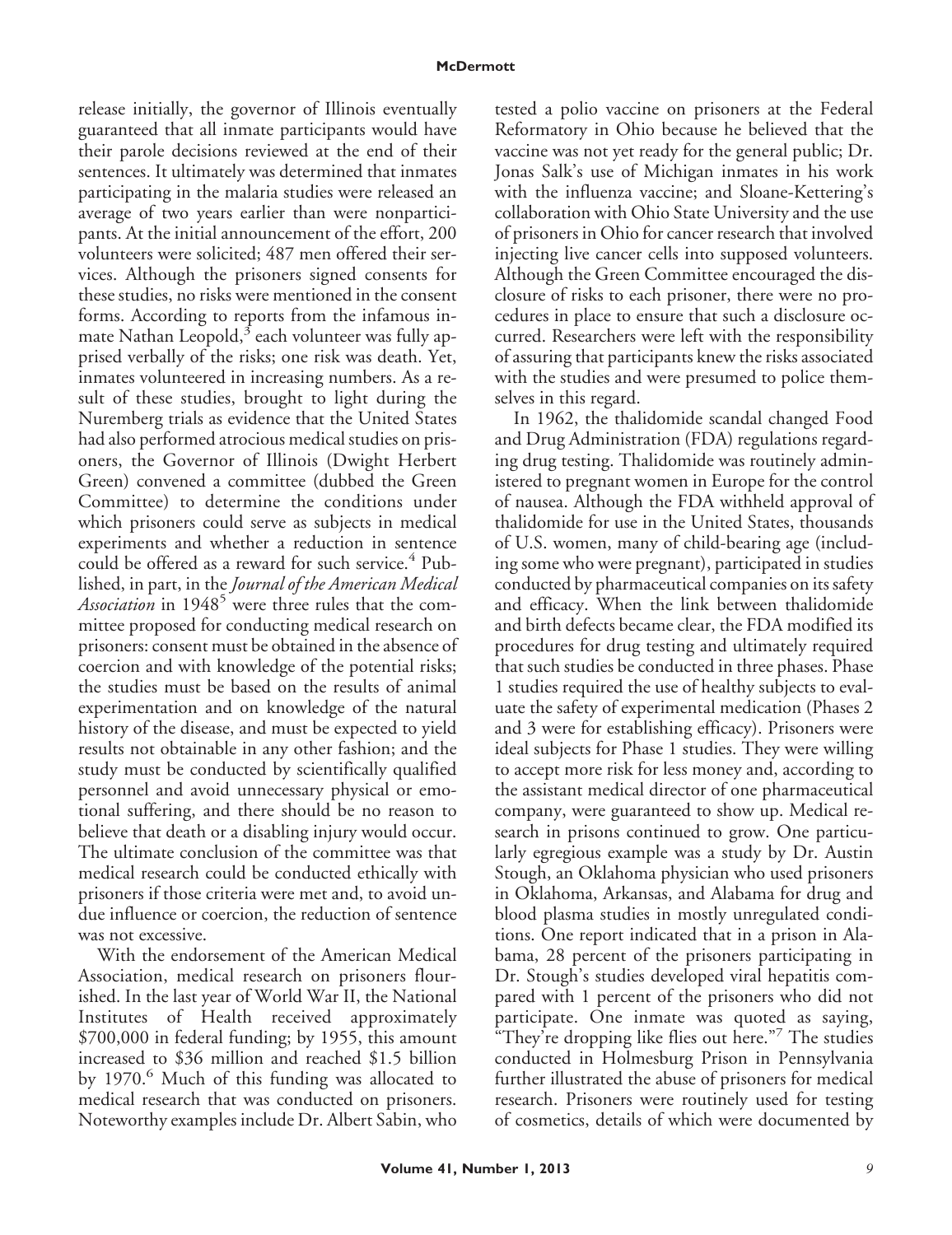#### **Coercion in Research**

Allen Hornblum in his book, *Acres of Skin: Human Experiments at Holmesburg Prison*. <sup>8</sup> The title was derived from a comment by Dr. Albert Kligman, a professor of dermatology at the University of Pennsylvania Medical School. When he first entered the prison, he reportedly recalled in a newspaper interview: "All I saw before me were acres of skin. It was like a farmer seeing a fertile field for the first time" (Ref. 8, p 37).

Although not conducted on prisoners, the Tuskegee syphilis study set in motion a chain of events that effectively halted medical research in correctional institutions. $9$  In the early 1900s, syphilis was seen as a major health problem, with as many as 35 percent of people in their reproductive years exhibiting symptoms of the disease. The Tuskegee study, initiated by the USPHS in 1932, was designed to provide evidence of the significant effects of untreated syphilis, presumably in an effort to encourage the development of new treatments for the disease. The study involved 600 African-American sharecroppers from Alabama, 399 infected with syphilis before the study began and 201 noninfected. Participants in the study were provided medical care, meals, and burial insurance; all participants were led to believe that they were receiving treatment; and none provided informed consent. In 1947, penicillin was established as an effective treatment for syphilis, but rather than close the study and treat all the subjects, investigators withheld penicillin from study participants. The participants were never told that they had syphilis, they were told that they had bad blood, and the researchers prevented the men from accessing the rapid-treatment centers established by the USPHS for those infected with syphilis. The study ended in 1972 when it was made public in an article appearing in *The New York Times*. By the time the study ended, 128 men had died, 40 wives had been infected, and 19 children had been born with congenital syphilis. A class-action lawsuit resulted in a \$10 million settlement by the U.S. Government and sweeping changes in the conduct of research. On May 16, 1997, President Bill Clinton issued a public apology to all participants in the Tuskegee study as well as to their wives and children.

As a result of the Tuskegee study, in 1974 Congress passed the National Research Act, which created the National Commission for the Protection of Human Subjects of Biomedical and Behavioral Research. The Commission was charged with devel-

oping guidelines for the ethical conduct of research; the Belmont Report,<sup>10</sup> named for the conference center in which it was penned, was drafted in response to this charge. The report described three basic principles of ethical research: respect for persons: persons should be treated as autonomous, and if autonomy is diminished, additional protections should be in place; beneficence: human subjects should not be harmed and the research should maximize benefits and minimize risk; and justice: benefits and risks of research should be distributed fairly. Many of the recommendations of the Belmont Report were incorporated into the Department of Health and Human Services (DHHS) Title 45 Code of Federal Regulations (CFR) Part 46, known as the Common Rule.<sup>10</sup> One major aspect of the Common Rule was the requirement that research be reviewed by a committee on ethics: an institutional review board (IRB). These bodies were intended to provide oversight of research (researchers?) to ensure that the three basic principles of the Belmont Report are not violated.

In 1976, the Commission effectively banned medical research in prisoners. Two concerns were deemed most relevant for prisoners: whether prisoners bore the fair share of burdens and benefits (justice) and whether they could truly give voluntary consent (respect for persons). The Commission commented:

. . . [T]he strong evidence of poor conditions generally prevailing in prisons and the paucity of evidence of any necessity to conduct research in prisons have been significant considerations of the Commission. An equally important consideration has been the closed nature of prisons, with the resultant potential for abuse of authority [Ref. 12, p 12].

They issued multiple recommendations, many of which were adopted in the Common Rule. However, the Commission went beyond the recommendations to propose a requisite standard of living for inmates in prisons conducting research, making research out of the question for most, if not all, prisons. Such standards included limiting prison populations, providing single-occupancy cells, segregation of offenders by age and offense as well as potential for violence, and "effective procedures assuring that parole boards cannot take into account prisoners' participation in research and that prisoners are clearly informed that there is absolutely no relationship between research participation and determinations by their parole boards" (Ref. 12, p 19).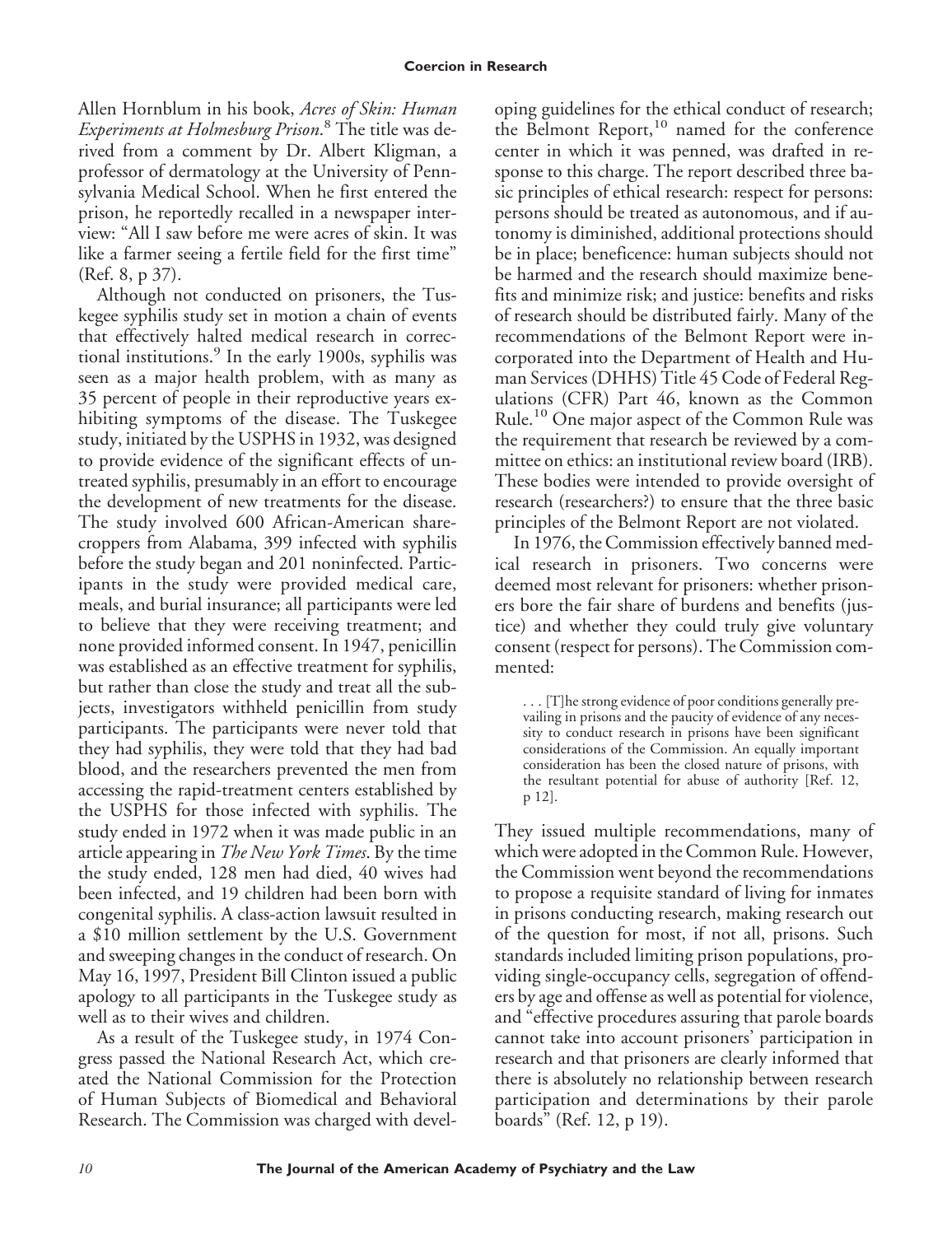### **Modern-Day Research on Prisoners**

The Common Rule identifies certain "vulnerable" populations, including pregnant women, human fetuses and neonates, prisoners, and children. The definition of prisoner includes not just individuals incarcerated in prisons, but any individual committed to a facility in lieu of incarceration as well as individuals detained in jails awaiting arraignment, trial, or sentencing. Only minimal-risk research is allowed; for prisoners, minimal risk is defined as "the probability and magnitude of physical or psychological harm that is normally encountered in the daily lives, or in the routine medical, dental, or psychological examination of healthy persons." Further, only four types of research are permissible: studies of the causes, effects, and processes of incarceration or criminal behavior; studies of prisons as institutions or prisoners as incarcerated persons; research on conditions particularly affecting prisoners as a class; and research on practices that have the intent and probability of improving the health or well-being of the subject. Both Types 3 and 4 require approval by the Secretary of Health and Human Services, a task so onerous that most federally approved research is limited to Types 1 and 2. However, only federally funded research and certain other federal agencies are required to comply with these regulations; biomedical research can continue in prisons if it is not federally funded (e.g. funded by pharmaceutical companies), and state laws allow such conduct.<sup>13</sup>

Because the Common Rule imposes severe restrictions on federally funded research but allows other biomedical research to continue unregulated in prisons, the DHHS requested that the Institute of Medicine (IOM) form a committee to re-evaluate the guidelines contained in Subpart C of the Common Rule, which were codified in 1981 and revised in 1991, to determine if revisions were necessary. The committee, in a 265-page document published in  $2007$ ,<sup>14</sup> presented their recommendations, which in essence consisted of five changes: expand the definition of prisoner to include individuals whose liberty is restricted by the criminal justice system (e.g., individuals on probation or in diversion programs); widen the scope of the regulations to include all research conducted on prisoners regardless of the funding source; eliminate the categorybased approach to allowable research and shift to a risk-benefit approach, allowing research on prisoners only when the benefits outweigh the risks; require that all research be conducted with collaboration from key stakeholders (prisoners and prison staff) and enhance oversight of research involving prisoners.

Because these recommendations were so controversial, with some factions expressing concern that the IOM was imposing even further restrictions on research<sup>15</sup> and others believing that the revisions would open the door to further unethical research,<sup>16,17</sup> the recommendations have not yet been adopted and incorporated into the Common Rule.

## **Has the Pendulum Swung Too Far? The Question of Voluntary Consent**

As the arguably unethical research of the past has exemplified, the Green Committee's expectations that researchers police themselves regarding obtaining voluntary, informed consent fell short. The Tuskegee Study was a particularly egregious example. Participants not only did not provide consent, they were unaware that they were being enrolled in a research study. The biomedical and psychological studies conducted on prisoners, too numerous to document in this article, made it clear that voluntary consent was particularly problematic in this population. The primary impediment to voluntary consent in prisoners is coercion: the forces that exist inside prison walls that may subtly or not so subtly encourage participation in research, so that participation is not technically voluntary. In 1948 the Green Committee proposed that granting a pardon to an inmate serving a life sentence in exchange for research participation was excessive and clearly coercive. In the case of the Stateville Penitentiary, where correctional officers were ever-present and could be watching at any time, the exercising of authority and potential encouragement for research participation was more subtle. The IOM has suggested that protections afforded prisoners should extend to parolees and probationers. These individuals are under the jurisdiction of the criminal justice system, with clear consequences (including incarceration) for failure to cooperate with the terms and conditions of probation or parole. However, they are not residing in a controlled environment, locked behind closed doors and high walls, which is in part what led to the abuses in the past. Are probationers and parolees less likely to be able to provide voluntary, informed consent because of their involvement in the criminal justice system? Are they as susceptible to coercion?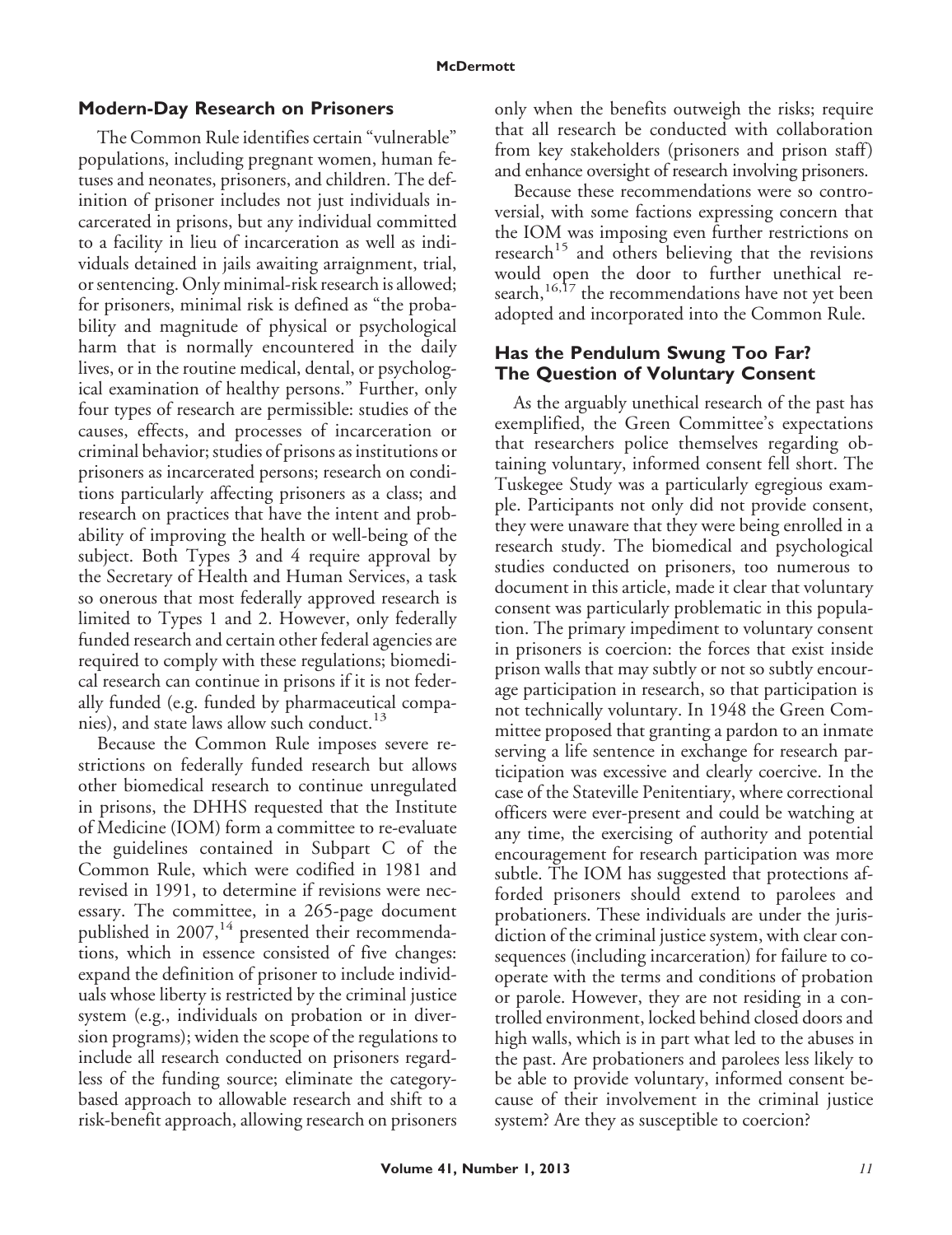A recent study highlights the complicated questions regarding voluntary consent and vulnerability to coercion.<sup>18</sup> A sample of IRB members was recruited and provided written vignettes documenting hypothetical research studies. Participants in the hypothetical studies were varied along illness type (psychiatric versus medical) and illness severity (low versus high). IRB members were asked to make judgments of decisional capacity, coercion, and risk. Their judgments of vulnerability to coercion varied, depending on illness severity and type. For lowseverity illnesses, vulnerability to coercion was higher in psychiatric patients; for high-severity illnesses, there were no differences in IRB members' judgment of vulnerability to coercion: psychiatric patients and medically ill participants were viewed as equally vulnerable. These results suggest that vulnerability to coercion is not simply based on one's living environment and may be based, at least in part, on how high-stakes the research is.

Along these lines, how many research participants actually provide informed, voluntary consent? Consent forms for clinical trials often exceed 15 to 20 pages, as the researcher dutifully outlines all the procedures and the risks and benefits of participation, according to all established regulations. What level of understanding do these participants truly have? Many of them have life-threatening illnesses and may be desperate for a treatment that could effect a cure. One particularly poignant example was publicized in a local newspaper. Two surgeons were performing an experimental treatment on patients with a particularly aggressive type of cancer. The prognosis for individuals diagnosed with this disorder is poor; it is almost always fatal, with death occurring within months of diagnosis. The procedure was experimental and according to news reports (which included confidential letters from the university) had not been fully tested according to FDA guidelines. Three patients consented to the procedure and, according to public documents, two of the three actually requested the procedure. Given that these individuals had been in essence given a death sentence and were eager to undergo any type of experimental treatment to extend their lives, could any type of informed consent be truly voluntary? The results of the study of the IRB members suggested that such individuals (i.e., those with extremely high-severity illnesses) are clearly at risk of coercion and may be less able to provide voluntary, informed consent.

## **Conclusions**

There are no simple solutions to these questions. Clearly, research conducted on prisoners in the past involved coercion, both from the authority imposed by prison officials and the fact that release decisions indeed were based on participation. The IOM attempted to resolve many of the problems associated with the conduct of research with prisoners in its recent review of Subpart C of the Common Rule. The committee met with stakeholders, including both prisoners and researchers, for a thorough review of the scope of the problem and to determine if revisions to the current standards were necessary. Prisoners are not the only research participants vulnerable to coercion, as the IOM acknowledged by including nonincarcerated individuals under control of the criminal justice system in its definition of prisoners. Yet, the recommendations stirred such controversy that five years later, none of them has been adopted.

The study by Luebbert and colleagues<sup>18</sup> makes it clear that IRBs believe prisoners are not the only research participants vulnerable to coercion. When life is at stake, whether within the confines of prison walls or not, it appears that many research participants are willing to take excessive risks. Can a terminally ill individual intelligently weigh the risks associated with dangerous research when facing death? Is the answer to create more and more restrictions to protect classes of participants? Perhaps not. Perhaps the answer is to explore more systematically the questions associated with consenting to participate in research, both in prisoners and other vulnerable populations. While capacity to consent has been researched extensively, especially in individuals for whom capacity is suspected to be impaired, coercion in research has been substantially less extensively researched. Coercion was clearly a force in prisoners when freedom was granted in exchange for research participation. Under what specific circumstances and with what specific participants is coercion also a problem? Instead of expanding and changing definitions, it seems most appropriate to explore in a more systematic way the role that coercion plays in biomedical research in all participants, not simply those who reside in (presumably) coercive environments.

#### **References**

<sup>1.</sup> Office of NIH History: Dr. Joseph Goldberger and the War on Pellagra. Available at http://history.nih.gov/exhibits/goldberger/ index.html. Accessed December 27, 2012